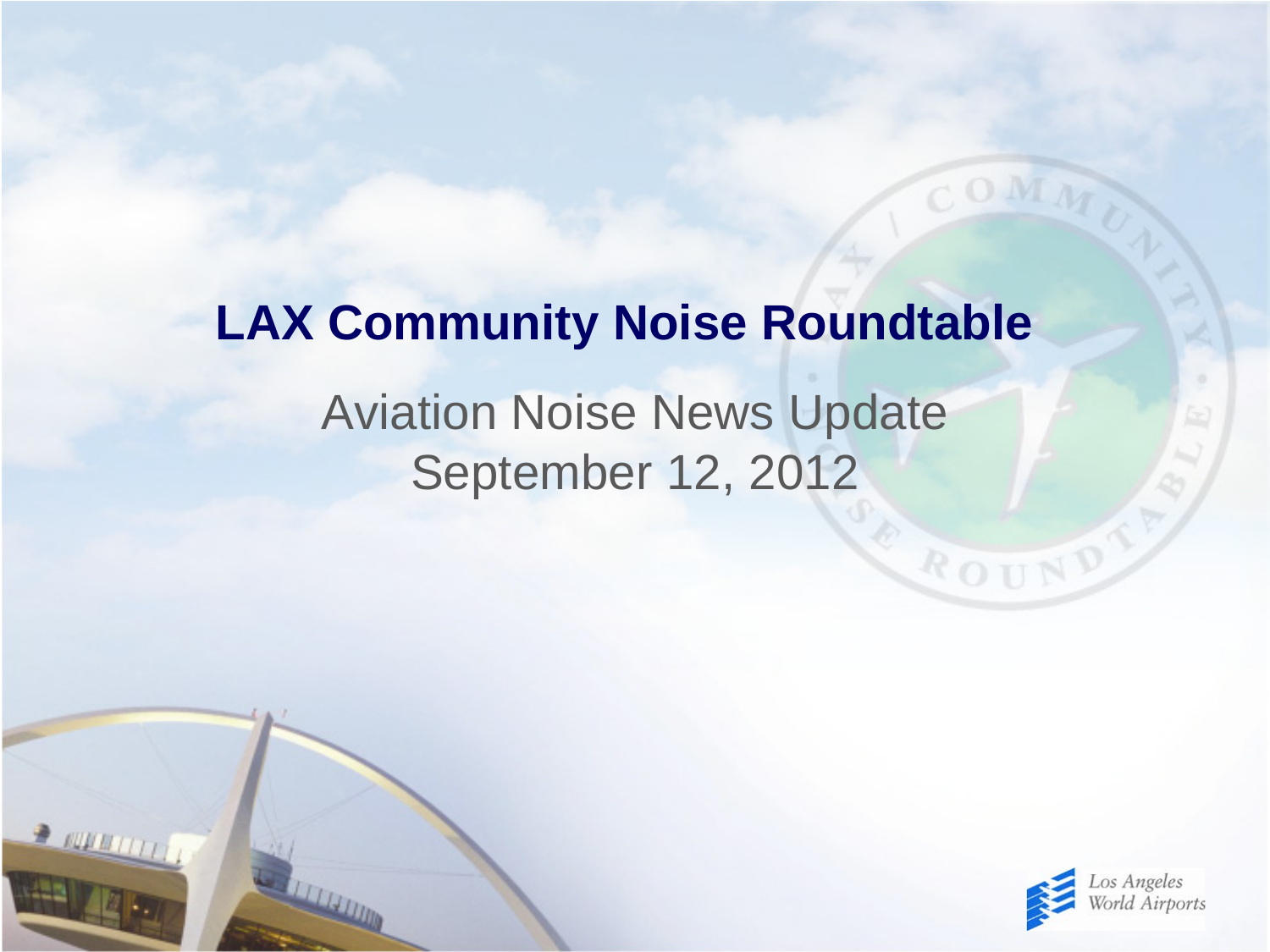# **LAX's Annual Economic Output Is Nearly \$40 Billion**

- **A report by the Los Angeles County Economic Development Corporation found that "Los Angeles International Airport helped pump \$39.7 billion into the Southern California Economy last year"**
	- The report found that LAX's operations in 2011 supported more than 294,000 jobs throughout Southern California counties
	- According to the report, LAX "operations added an estimated \$2.5 Billion in taxes to city, county, and state coffers"
	- The report added, "In 2011, 265,000 flights from all over the world landed at LAX, generating the employment and revenue streams for 25,540 people in all job sectors within airport's property"
	- "With its ongoing renovation and construction, LAX had a monetary effect of nearly \$2 Billion in the Southern California region last year, with \$850 million of capital improvement spending and \$690 million in labor income," the report estimated.
	- The report found that Capital improvement projects could result in \$590 million in tax revenue in Southern California



http://articles.latimes.com/2012/aug/20/business/la-fi-0820-lax-economic-impact-20120820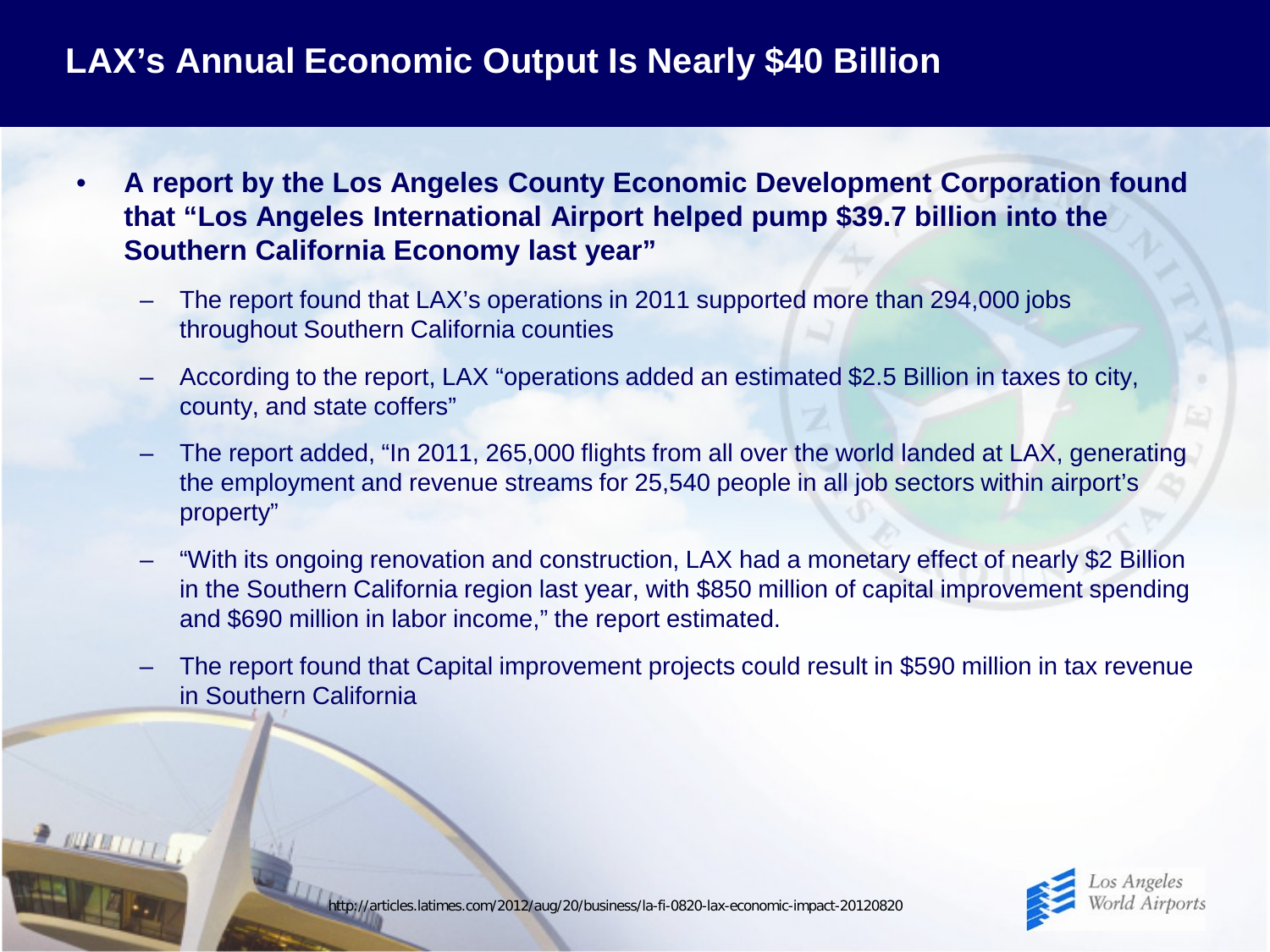#### **FAA Releases PGL (12-09) for Noise Insulation Projects**

- **FAA released a Program Guidance Letter (PGL) on August 17, 2012 that prescribed Airport Improvement Program (AIP) eligibility and justification requirements for noise insulation projects moving forward**
	- **The FAA PGL imposes the following "two-step" eligibility requirements for AIP funded noise insulation projects:**
	- 1. "The structure must be located within the 65 dB DNL contour" (CNEL 65 in California), and
	- 2. "The interior noise level must be 45 dB or greater"

**TITLE THE** 

 $2$  running

- **The PGL includes a number of implementation procedures/requirements**
- **FAA will permit ongoing noise insulation programs that are already contracted or planned through FY2014, of which airport sponsors must submit a transition plan to the appropriate FAA Airports District Office by no later than September 17, 2012**
- **All sound insulation projects approved by the FAA within the transition plan must be completed by September 30, 2015**
- **Costs associated with redesigning noise insulation programs are not eligible for AIP funding**

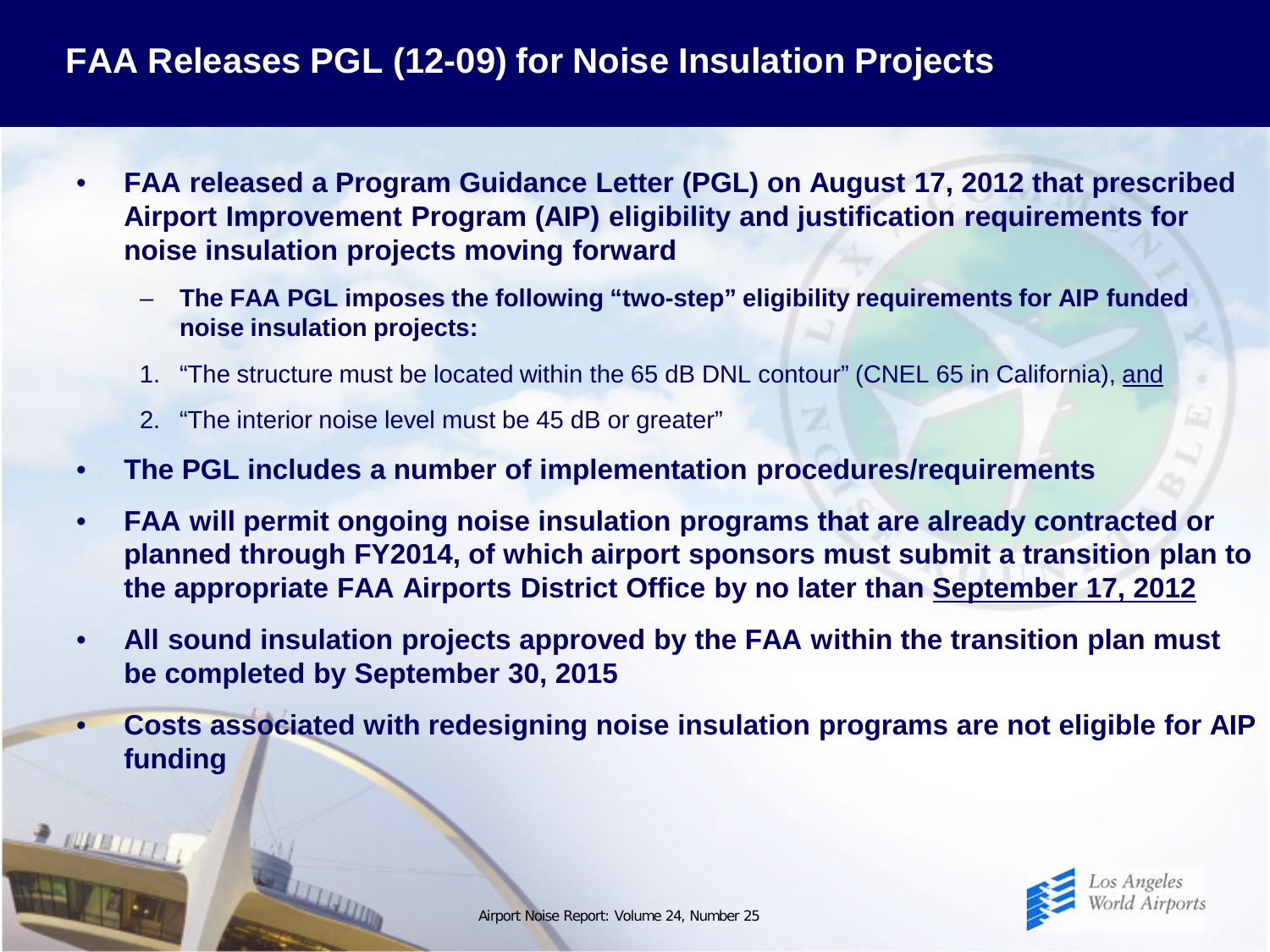# **L.A. Residents Sound Off On Helicopter Noise**

- **An August 6, 2012 hearing hosted by Representative Howard Berman and conducted by the FAA called upon residents of Los Angeles to speak out on the negative impacts of helicopter noise across Los Angeles**
	- Acting upon the request of Representative Berman, the FAA said it would accept testimony from residents and helicopter industry groups
	- An estimated 250 residents and homeowners were in attendance
	- Berman's office launched the Los Angeles Helicopter Noise Act, which would regulate commercial flight, but has stalled in Congress
- **Residents commented that they were tired of the commercial and noncommercial helicopters that routinely overfly their neighborhoods the bulk of which are tourist, paparazzi, media, and official helicopter operations**
	- During the meeting, residents requested "height restrictions, routes and neighborhood curfews" as well as improved helicopter markings to make identifying offenders easier
- **A report on how to reduce the helicopter noise impacts is expected within a year**

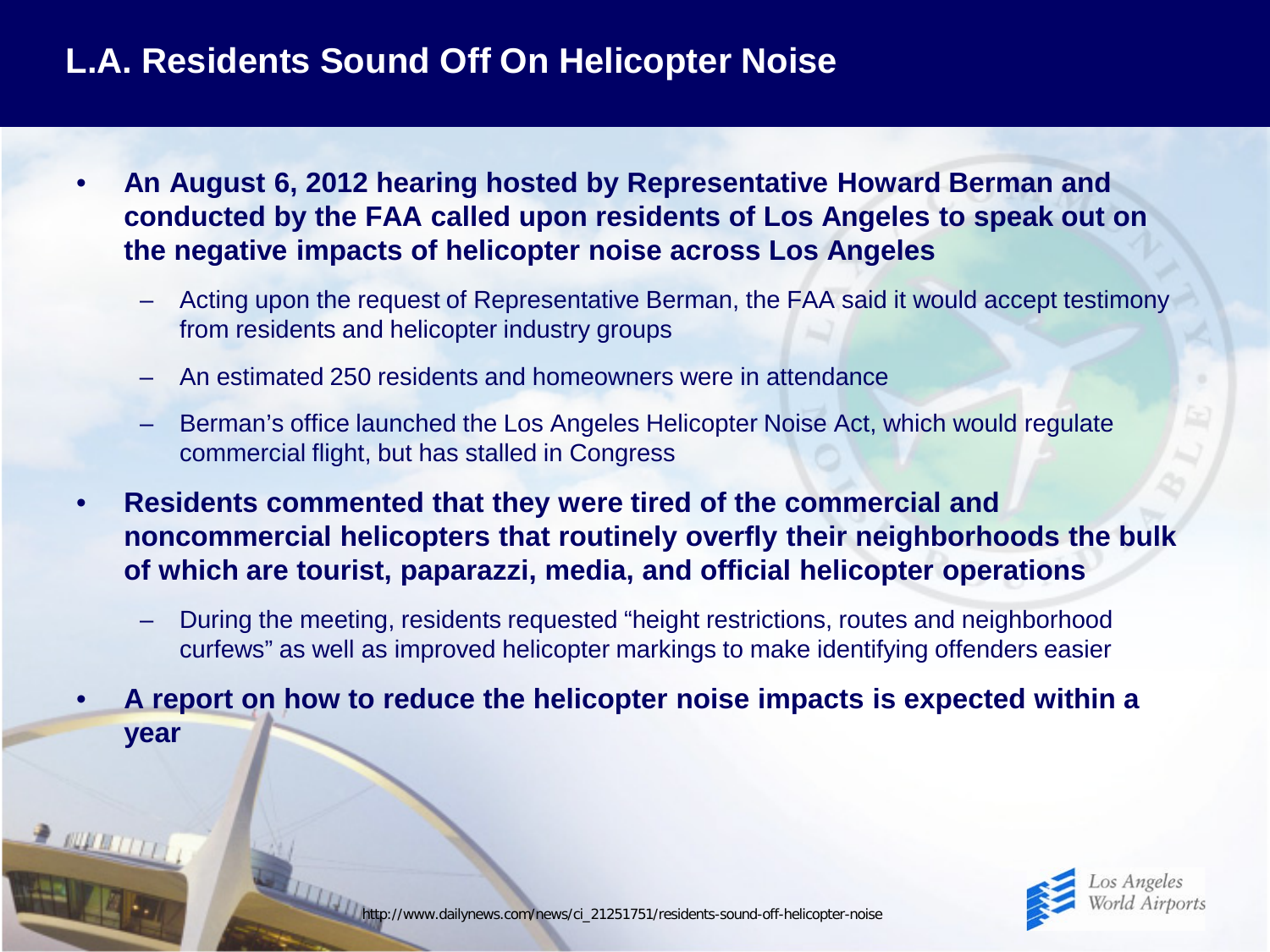# **SMO Airport Commission Proposes Flight Operations Reductions**

- **The Santa Monica Airport Commission is recommending that the City Council approve a Flight Operations Reduction Rule (FORR) that would limit the number of flights at the City-Owned Airport**
	- The FORR ordinance is designed after a New York municipal law that took effect in 1998 decreasing helicopter operations at a city-owned heliport
- **City Officials outlined the ordinance in a memo:**
	- The memo states, "The number of daily operations would be limited to 53 percent of the daily operations from the prior years. . .For example, if there were 100 operations on June 6, 2012, then no more than 53 operations would be allowed on June 6, 2013."
	- "There is no council recommendation yet," said City Attorney Ivan Campbell, "The information (about the ordinance) was provided to assist the council with the commission's recommendations."
- **Some members believe the City should concentrate on measures to severely modify or shut down Santa Monica's Airport operations in 2015, when a detailed 30-year agreement with the FAA expires**
	- Recently, the City Council indefinitely suspended a proposal to subsidize flight schools in exchange for them conducting operations at other airports



http://www.argonautnewspaper.com/articles/2012/08/02/news\_-\_features/santa\_monica/s1.txt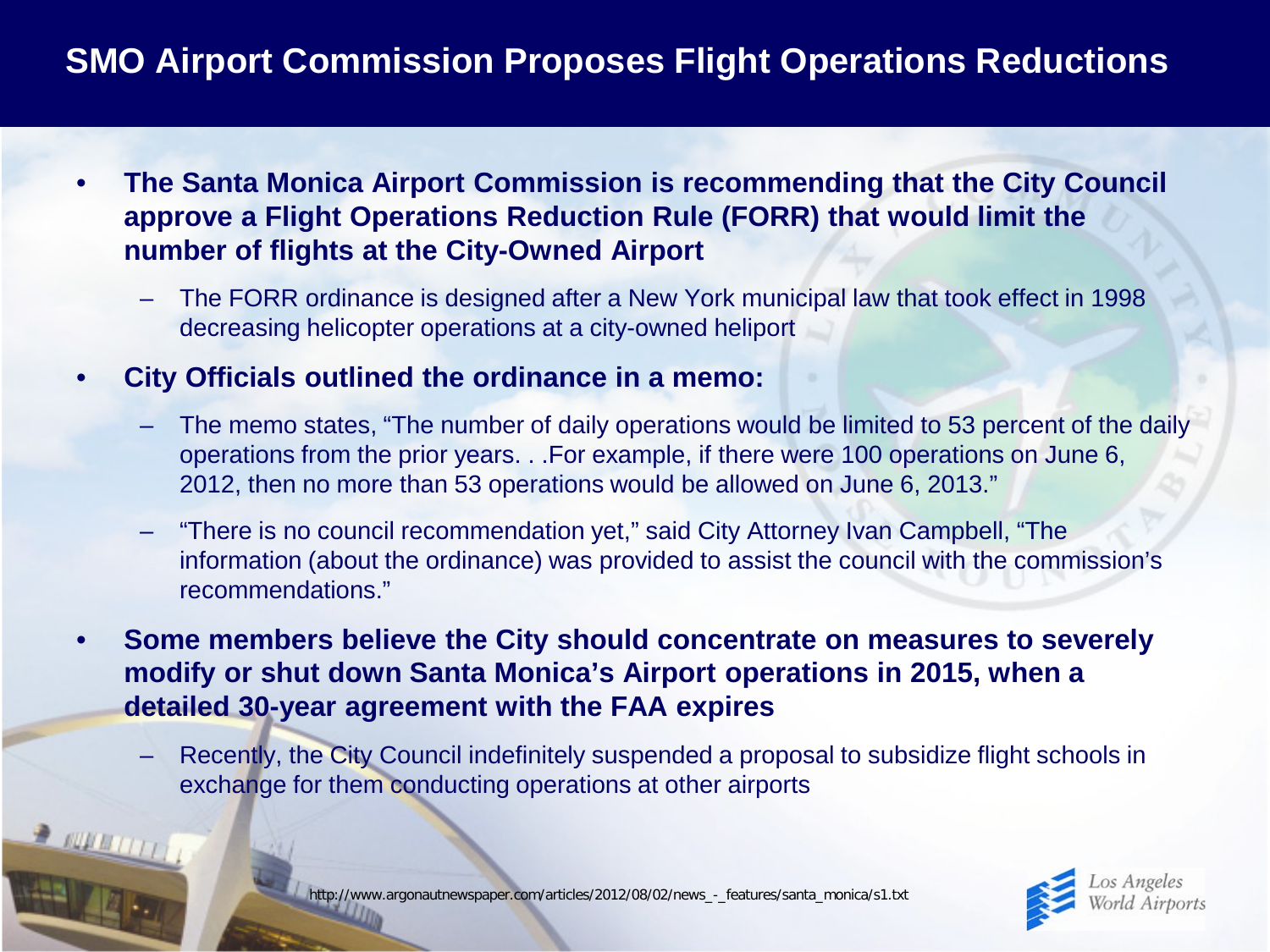# **Boeing 787 Dreamliner Coming to LAX in January 2013**

- **On January 3, 2013, United Airlines will begin daily non-stop 787 service to Narita, Japan from LAX**
	- Daily non-stop 787 service to Shanghai will begin on March 30th
- **United Airlines is the first U.S. carrier to operate the Boeing 787**

**PAULUT** 



- **Boeing has stated that, "the use of composites and a newly developed engine will result in a plane that burns 20% less fuel than jetliners of similar size."**
- **The 787 Dreamliner uses a number of new technologies to help ensure that all sound above 85 dB stays within the airport boundary**
- **The Boeing website also states, "The noise footprint of the 787 is 60 percent smaller than those of today's similarly sized airplanes."**
- **Boeing also touts the 787's point-to-point flight capability stating, ". . . fewer takeoffs and landings reduce the total noise footprint."**

http://articles.latimes.com/2012/aug/24/business/la-fi-lax-dreamliner-20120824 http://www.boeing.com/aboutus/environment/environmental\_report\_09/\_inc/flash-2-3-2.html Image Source: United Airlines

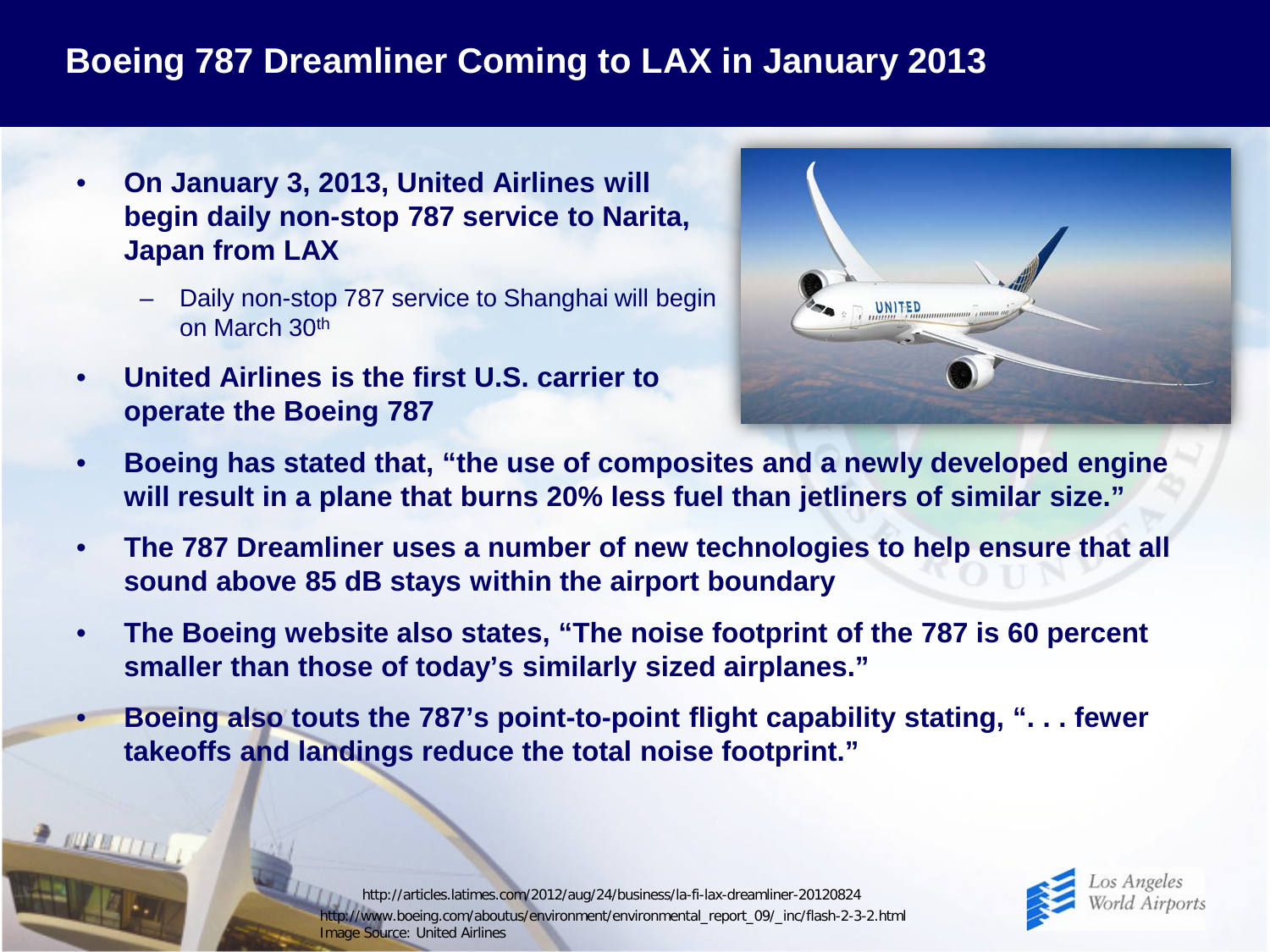#### **Propeller Planes Take Off, Fueled By Better Economics**

- **Over the past five years, propeller (turboprops) have outsold regional jets by two-to-one in the market for aircraft between 50 and 90 seats**
- **"Driven by the economics of fuel, propeller planes are also becoming larger, while many of the thirstier regional jets have been sent packing to desert storage"**
	- "At elevated oil prices, a 70-seat turboprop costs about as much to operate as a 50-seat jet"
- **Bombardier and ATR, which build the largest turboprops the Q400 and the ATR72 respectively, currently hold 70-80 passengers**
- **The two companies are looking into building even larger turboprops to fill the 90-100 passenger market and operate on routes with short stage lengths such as less than 650 nautical miles**



n/article/SB10001424052702303649504577495000914311914.html?mod=googlenews\_wsj Image Source: Bombardier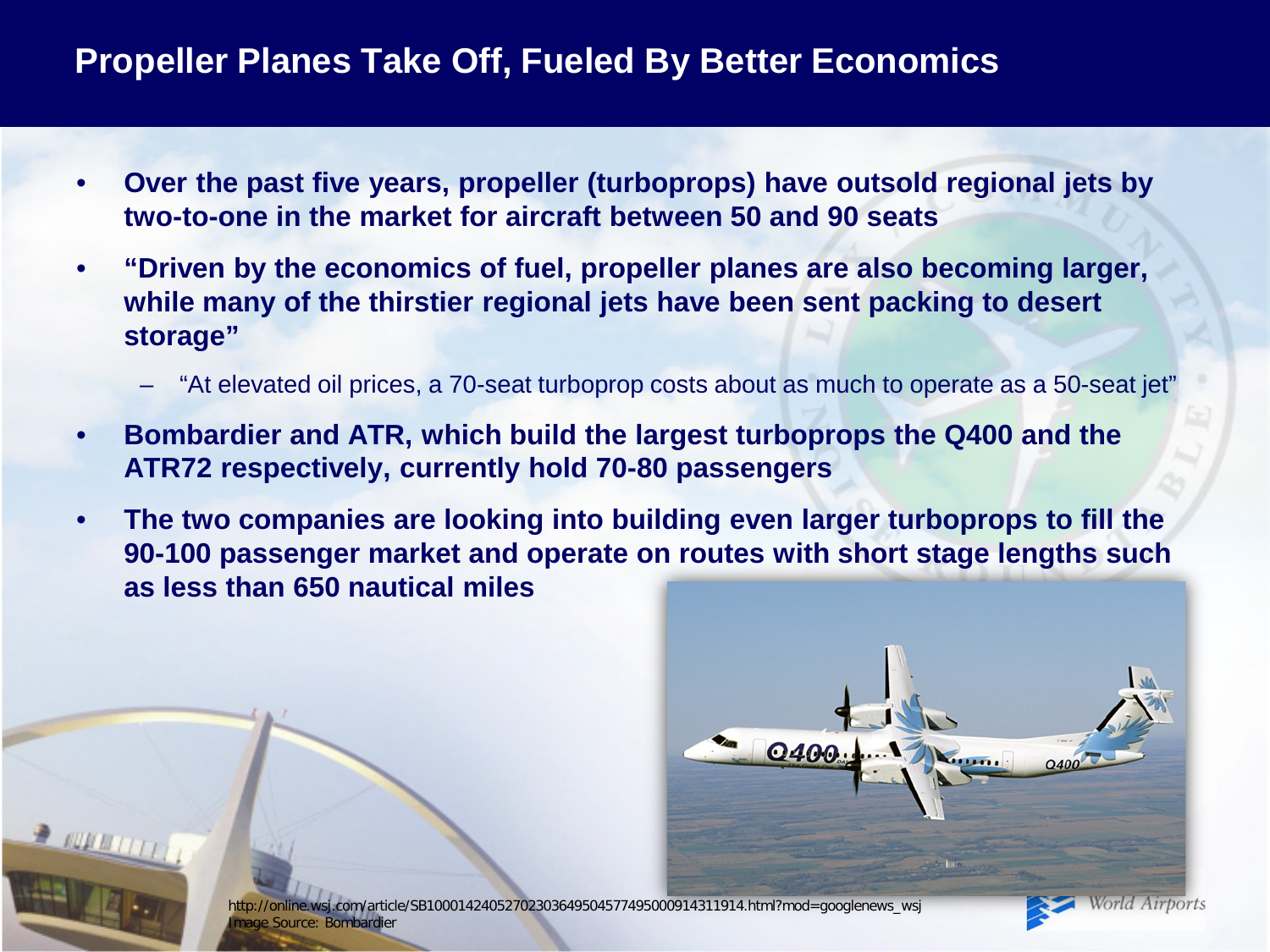# **PARTNER Studying Use of Ventilated Windows for SIPS**

- **The Partnership for Air Transportation and Noise Emission Reduction (PARTNER) is investigating whether it is possible to use "ventilated windows" in airport sound insulation to improve indoor air quality**
	- "Ventilated windows hold great promise for conserving energy in buildings…they also improve indoor air quality," says Purdue University School of Mechanical Engineering.
	- The Study concluded that ventilated windows ". . .can maintain acceptable indoor air quality throughout the day; whereas the use of exhaust fans in bathrooms and kitchens - the ventilation method used currently in airport residential sound insulation programs - cannot"
- **Ventilated windows are not used currently in airport sound insulation programs**
- **"The Purdue study will be used to help the FAA update its sound insulation program guidance, which does not address thermal and energy efficiency"**
- **Concerns include the ability to reduce the noise effectively through the ventilated windows, the overall cost in manufacturing and sale, and the possibility of the vents becoming clogged**